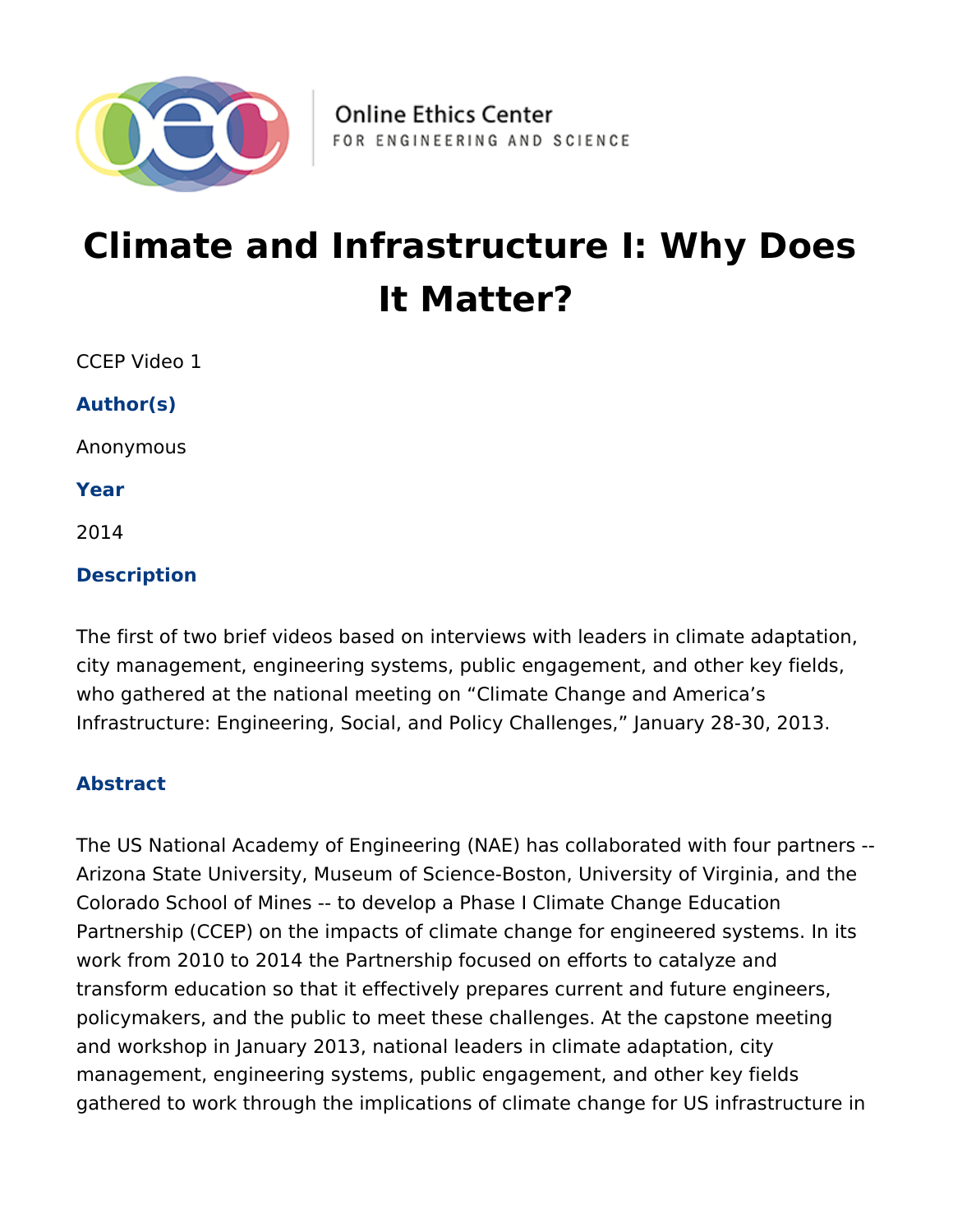the context of education and public policy.

The workshop was recorded, and two videos released by the NAE Center for Engineering Ethics and Society summarize the results. The first highlights the importance of changes in climate with respect to engineered systems, and the second describes the many different types of expertise that will be needed to adequately address the challenges to these systems. These videos are intended to serve as a starting point for discussion and enable educators and others to inform engineers and the public of the numerous challenges posed by climate change.

#### **Body**

# **Infrastructure Climate Change I: Why does it matter?**

# **Infrastructure Climate Change II: Who should address it?**

#### **Notes**

This work was supported by Grant No. 1043289 between the National Academy of Engineering and the National Science Foundation. Any opinions, findings, conclusions, or recommendations expressed in these videos are those of the speaker(s) and do not necessarily reflect the views of the organizations or agencies that provided support for the project.

### **Resource Type**

Multimedia